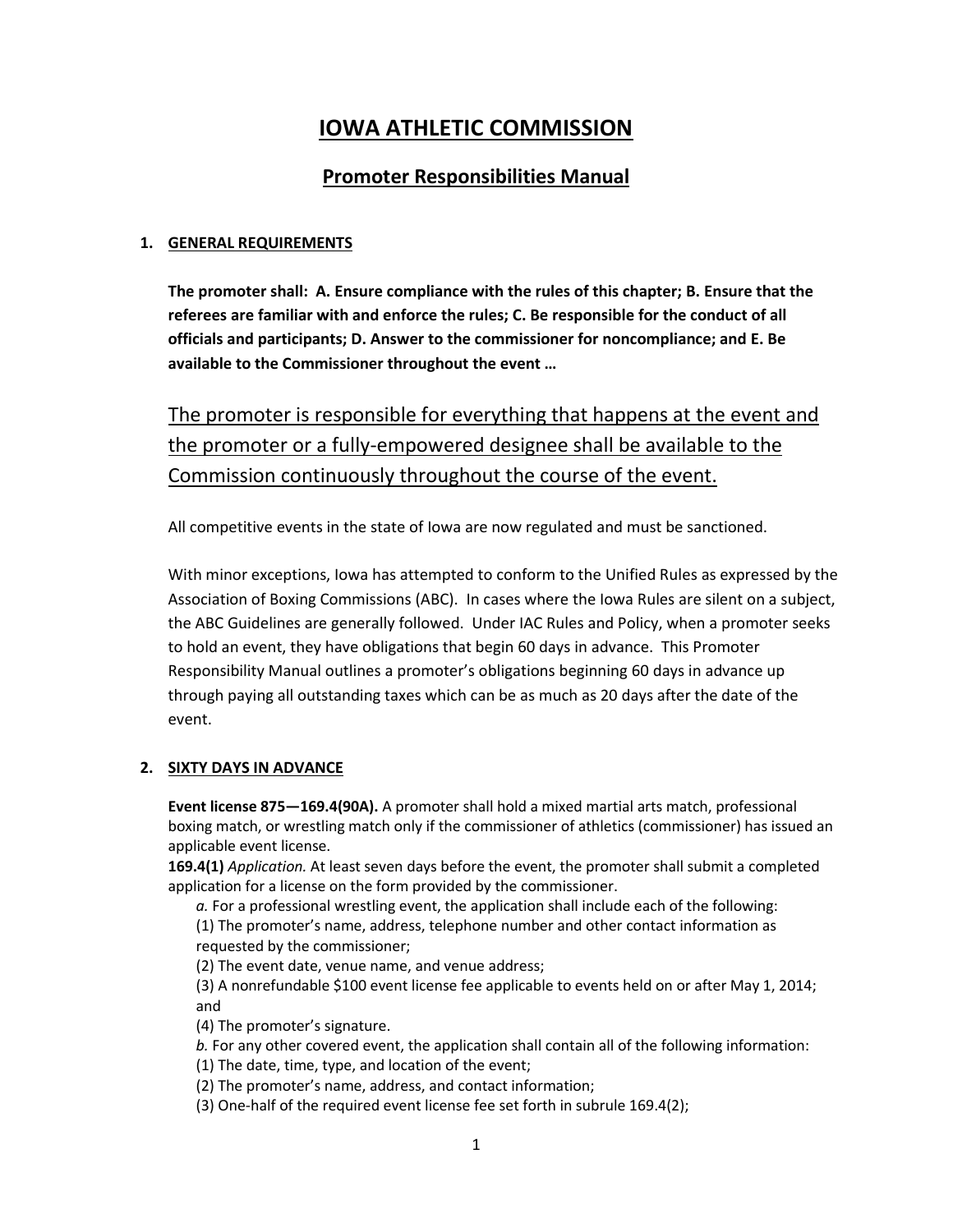(4) The name, address, weight, gender, and opponent of each contestant;

(5) A copy of the medical license of the ringside physician;

(6) The date, time, and location for the weighing of the contestants;

(7) The name, contact information, and role of each proposed official;

(8) Copies of the contracts with the contestants, the emergency medical services company, and the security Company;

(9) The name and contact information for the certified law enforcement officer who will attend the event;

(10) The date, time, and location of the ringside physician's examination of the contestants;

(11) Certificates of insurance as required by sub-rules 169.5(17) and 169.5(18);

(12) A bond in the sum of \$5,000, payable to the State of Iowa, conditioned upon the payment of the tax and penalties imposed by Iowa Code chapter 90A, unless the promoter has a current valid bond on file with the division;

(13) The name and telephone number of the person designated to clean between rounds; and (14) Other relevant information requested by the commissioner on the form.

**169.4(2)** *Event license fees applicable to events held on or after May 1, 2014.* For events held on or after May 1, 2014, the nonrefundable event license fee shall be \$100 for a professional wrestling event and \$450 for all other covered events. A professional wrestling promoter shall submit the event license fee with the event license application at least 7 days prior to the event. For all other covered events, the promoter shall submit one-half of the event license fee with the advance notice of the event at least 60days prior to the event, and one-half of the event license fee with the event license application at least7 days prior to the event.

**169.4(3)** *Issuance.* The decision to issue an event license is solely within the discretion of the commissioner. The following factors will be considered by the commissioner when deciding whether to issue an event license:

a .Date the promoter filed advance notice of event.

*b.* The promoter's prior compliance with Iowa Code chapter 90A and applicable rules.

- *c.* Applications for conflicting events.
- *d.* Ability of the commissioner to provide staff.
- *e.* The promoter's history of canceling events.
- *f.* Anticipated tax revenue.
- *g.* Completeness of application package.
- *h.* Whether the event is indoors or outdoors.

**169.4(4)** *Revocation.* When the commissioner finds that failure to provide adequate security to maintain public safety imperatively requires emergency action, the commissioner may immediately suspend the event license, pending license revocation procedures pursuant to Iowa Code chapter 17A.

# **Promoters should keep their dates flexible until they have received confirmation of the sanctioning of their event.**

#### **3. THIRTY DAYS IN ADVANCE**

Once the event is approved, the promoter is required to send in additional information 30 days out.

a. **Advance Notice of Event Form 177.2(7).** Thirty days in advance of event, the promoter must provide notice of the location, date and time of the event, as well as the proposed officials, security and emergency services. This is done by filing a Notice of Event and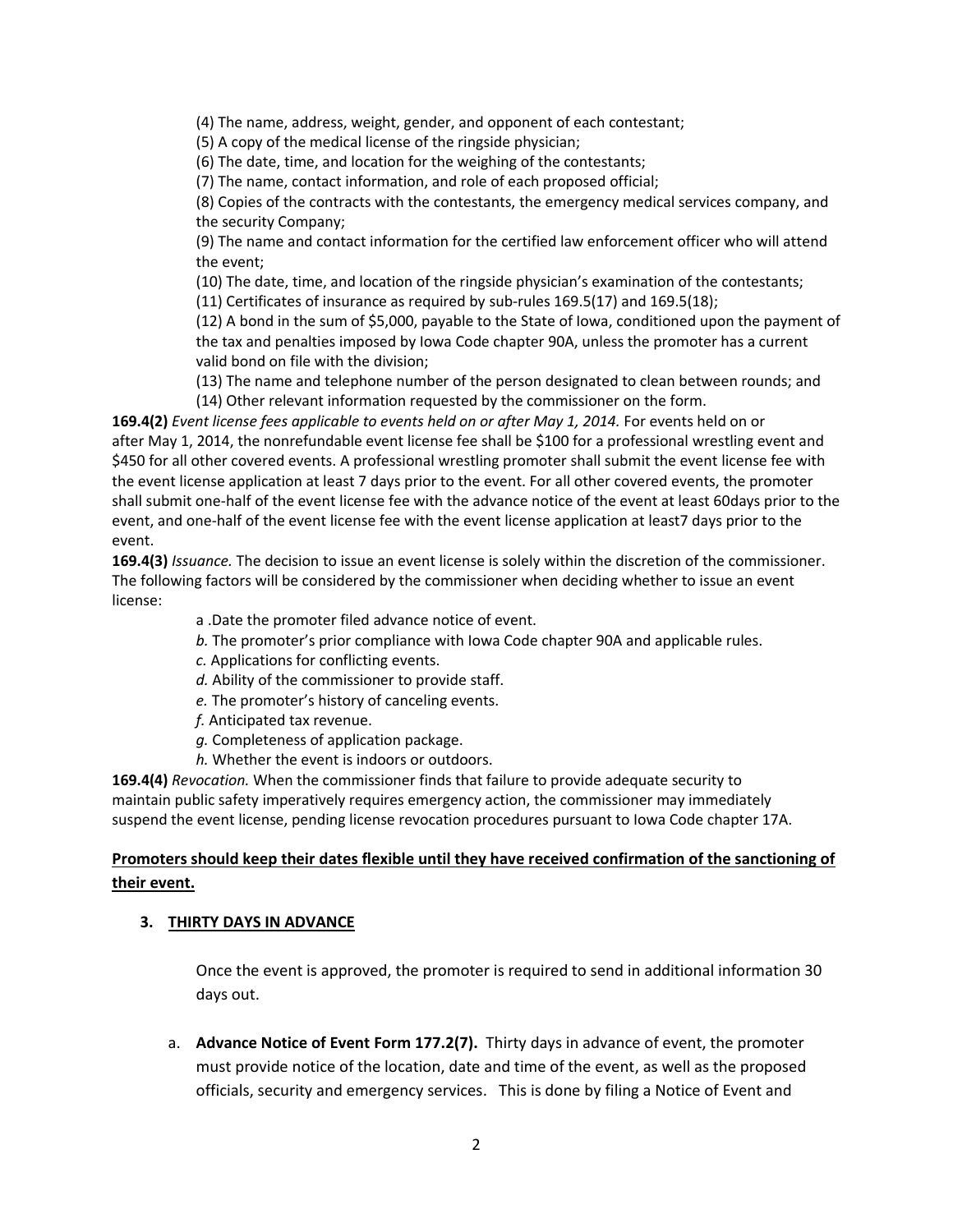Approved Officials Form. Ideally, this form would be emailed to Pam Conner, but it can be faxed if necessary.

- b. **Officials must be appointed for IAC approval.** The promoter must provide the names and contact information of the following officials: physician, weigh-in official, 2 referees, 3 judges and timekeeper. The Advance Notice of Event and Approved Officials Form includes the approved officials. The IAC shall review the proposed officials and either approve or disapprove the choices. The officials approved should be the same officials who appear at the event unless the permission is granted to change the officials prior to the event.
- c. **Ringside Physician.** The physician must be a licensed practicing physician approved by the Commissioner. The IAC prefers physicians with experience in competitive combat sports and he or she must be an M.D. or a D.O., licensed to practice in Iowa or granted special permission. When the Notice of Event and Approved Officials Form is turned in, a copy of the physician's license should be attached. Once the physician is approved, the Commission shall send a letter to the physician which outlines the physician's responsibilities to the Commission. The IAC shall not sanction physicians who lack competency for this type of event.
- d. **Weigh-In Official 177.5(12).** The weigh-in must be conducted by an unbiased Weigh-In Official appointed by the promoter and approved by the Commissioner. It is recommended that the physician, a referee or a judge serve as the Weigh-In Official. It is not recommended for the promoter or matchmaker to serve as the official for a number of reasons. A promoter may request the IAC to perform the weigh-in for \$200 plus expenses based upon the availability. If a promoter desires the IAC to perform the weigh-in, he or she must indicate the same thirty days in advance. The IAC shall attend weigh-ins and oversee the process at its discretion. The promoter shall be held strictly responsible for any violations of the weigh-in processes.
- e. **Two Referees 177.4(2).** The promoter must retain the services of two qualified, unbiased and un-conflicted referees. The Commission prefers trained, professional referees as opposed to celebrity referees, buddies of the promoter, or moonlighting fighters. The referees are in charge of enforcing all of the rules. The referees shall follow the direction of the Commission and help where needed and they may be called upon to assist with checking hand-wraps and observing the taping of gloves. The referees shall ensure that the cage door is secured before any round of any fight begins and shall further ensure that only authorized persons enter the cage at any given time.
- f. **Three Judges.** The promoter must retain the services of three qualified, unbiased and unconflicted judges. The Commission prefers professional judges as opposed to celebrity judges, buddies of the promoter, or moonlighting fighters. Judges should not drink alcohol or use other drugs immediately prior to or during the event.
- g. **Timekeeper 177.4(3).** The timekeeper shall keep an exact record of time for the IAC and officials. The timekeeper must be qualified, unbiased and un-conflicted. The timekeeper should give no signal or advantage to any contestant.
- h. **Emergency Medical Services 177.2(10).** An ambulance service must be continuously available at the event authorized at the EMT-B, EMT-I, EMT-P or paramedic specialist level.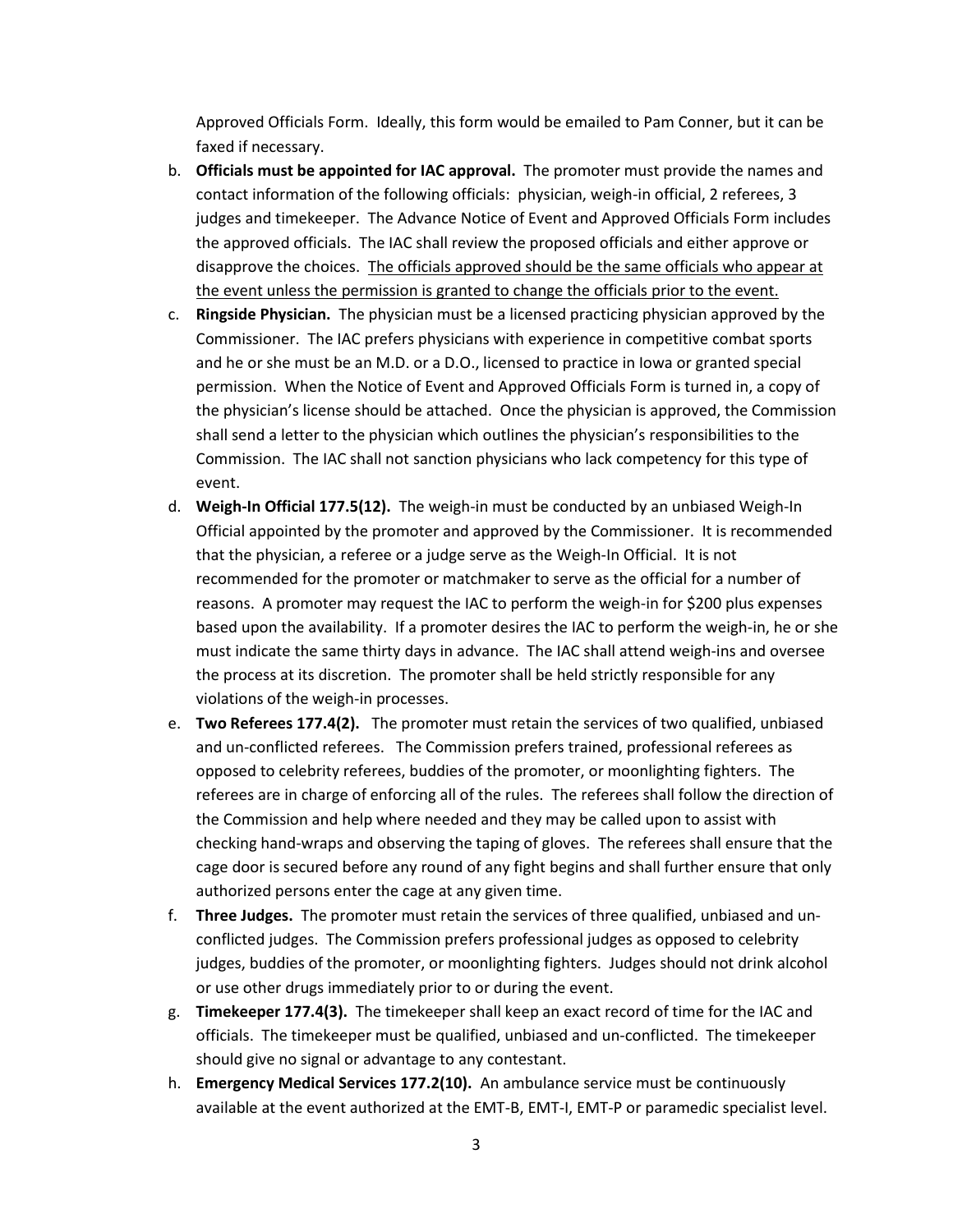An "ambulance service" is defined as having a certified EMT or paramedic and an ambulance capable of transport in an emergency. The ambulance service must have appropriate equipment available to deal with the possible injuries which might arise. When the Notice of Event Form is sent in 30 days in advance, it should be accompanied by a letter from the ambulance service which indicates (1) the name of the service, (2) the appropriate equipment which will be present at the event, and (3) the level of certification of the EMT/paramedic along with their certification number. Promoters may check the following site to find emergency personnel or to check if the EMT is certified at the EMT-B, EMT-I, EMT-P or paramedic level:<http://idph.state.ia.us/ems/> and click on "service list." The ambulance service must be present continuously at the event.

- i. **Security 177.2(6).** The promoter must have a security service contracted as well as at least one public law enforcement officer.
- j. **Notice of Date.** If a promoter holds a date, they should ensure that the event is carried through. Promoters shall be held responsible for failing to carry through with a planned date. It is highly recommended that promoters not hold dates that they do not intend to carry through.
- k. **Variances.** The following types of events are generally disallowed. A waiver of rules or variance can be requested and shall be considered on a case by case basis.
	- **i. Outdoor Events.** Outdoor events **shall not** be sanctioned without prior approval. If a promoter is planning an outdoor event they must indicate the same on the Notice form and attach a letter requesting specific approval for the outdoor show. The letter should indicate that the promoter will have a cage with a canvass matt and the promoter must either have a tent over the cage, or a backup plan in case of inclement weather. A promoter should not assume that their outdoor show will be approved and should discuss this with the IAC when planning the event. If an outdoor show is approved, it may be shut down due to inclement weather or any factor which affects the condition of the cage or the fighters.
	- **ii. Tournaments.** Under Iowa rules, a fighter cannot fight twice in a five day period. This rule is interpreted to include elimination tournaments where a contestant may be required to fight more than one time during the course of an event. A waiver may be requested in the form of a letter which spells out the request.
	- **iii. Mixed Events.** Generally, unsanctioned amateur boxing or kickboxing shall not be allowed in a cage and therefore, generally, a mixed martial arts event shall not be sanctioned if the intent is to include unsanctioned amateur boxing or kickboxing in conjunction with the event. If a waiver is sought on this subject, it shall include a letter from a legitimate amateur sanctioning body which intends to oversee the amateur contests. USA Boxing is the only approved amateur boxing sanctioning body.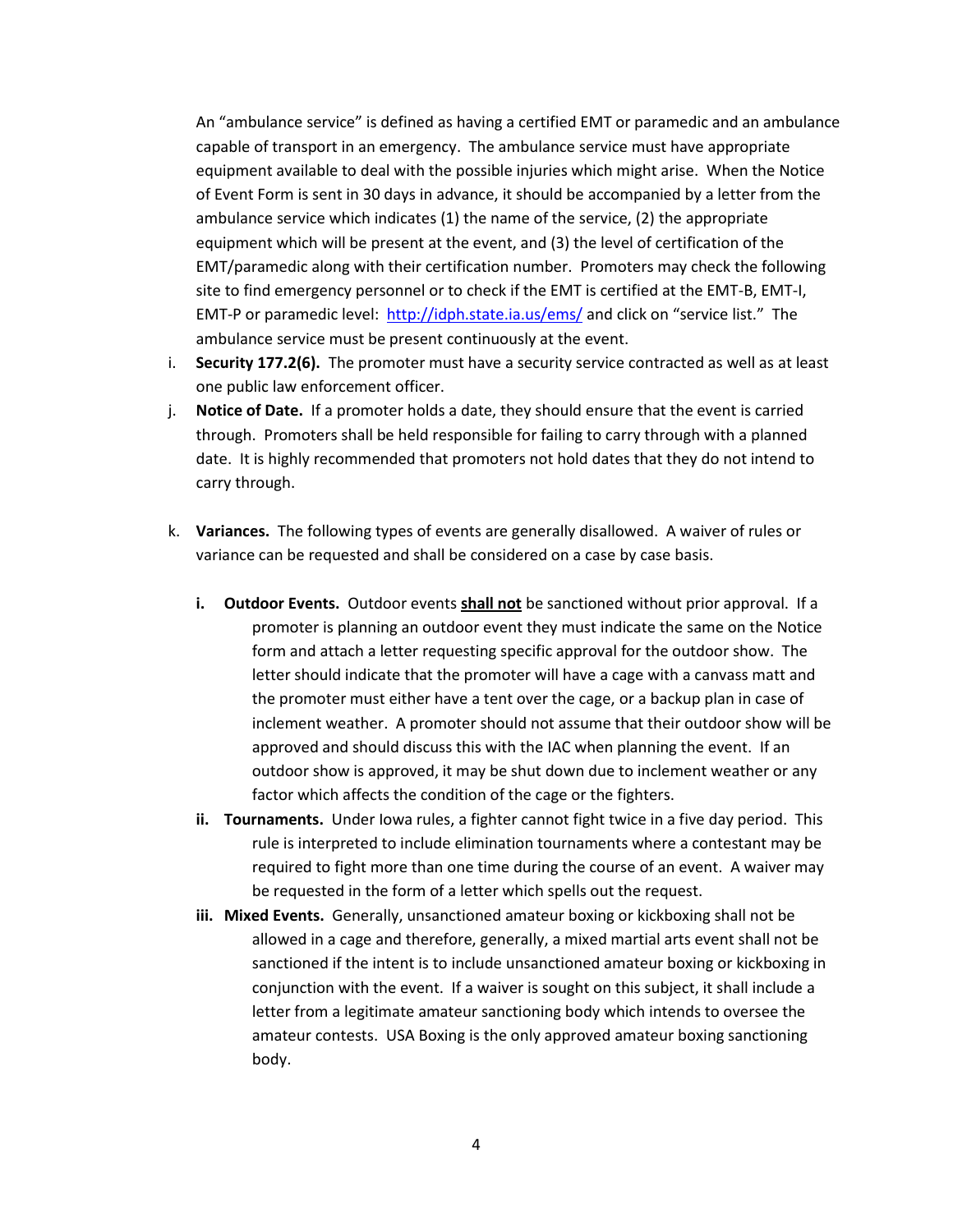- **iv. Length of Event and Number of Fights.** An event should generally last no more than 3.5 hours. Consequently, each fight card should have more than 13 fights without prior approval.
- l. **Form of Variance Request.** Any request for variance should set forth in a written letter to the Commissioner. The letter should include the following details or sections: (1) the rule or policy for which a variance is sought; (2) the actual variance or outcome sought; (3) the reason the variance is needed. It should be attached to the Notice of Event form.

#### **4. SEVEN DAYS IN ADVANCE**

- a. **Bond Iowa Code 90A.2 (3).** Seven days in advance of the event, the promoter must provide a bond pursuant to Iowa Code 90A.2 (3). The IAC recommends obtaining a bond earlier than 7 days in advance as sometimes delays can occur. If the bond is not in 7 days in advance, the event shall be canceled and no license granted.
- b. **Insurance169.5 (17)** Obtain from a company authorized to do business in the state of Iowa \$10,000 of health insurance coverage on each contestant to provide for medical, surgical and hospital care for injuries sustained and illnesses contracted during the event. If there is a deductible, it shall not exceed \$1,500.If the contestant pays for covered care, the insurance proceeds shall be paid to the contestant or the contestant's beneficiaries as reimbursement for payment. In the event of a claim, payment of the deductible shall be the sole responsibility of the promoter.
- c. **Life Insurance169.5 (18)** Obtain from a company authorized to do business in the state of Iowa no less than \$10,000of life insurance coverage on each contestant to cover death caused by injuries sustained or illnesses contracted during the event.
- d. **Final Changes to Approved Officials Form.** The promoter should make any changes to the Approved Officials Form, no later than 7 days in advance of the event and include any revised form with the license application. Significant deviations, such as a change in the ringside physician or referee should be discussed with the IAC.
- e. **Fight Card/Contracts 177.2(9).** The promoter must turn in the fight card 7 days in advance which shall include the following information about each fighter: name, date of birth, Federal ID (if they have a license), pro or amateur status, and weight class. This fight card should be filled out as completely as possible. In addition, the fight card should indicate the number and length of rounds. Failure to turn in a fight card seven days in advance may result in the failure to obtain an event license. It is the responsibility of the promoter to know if any fighter is suspended or under the age of 18. Once the fight card is set, the promoter must obtain special permission from the IAC to change the card; substitutions may be allowed on a good cause basis. The closer it gets to weigh-in, the better the reason must be for substitution. The promoter shall certify that it has contracted with the fighters on the fight card, although the actual contract is not required until fight night.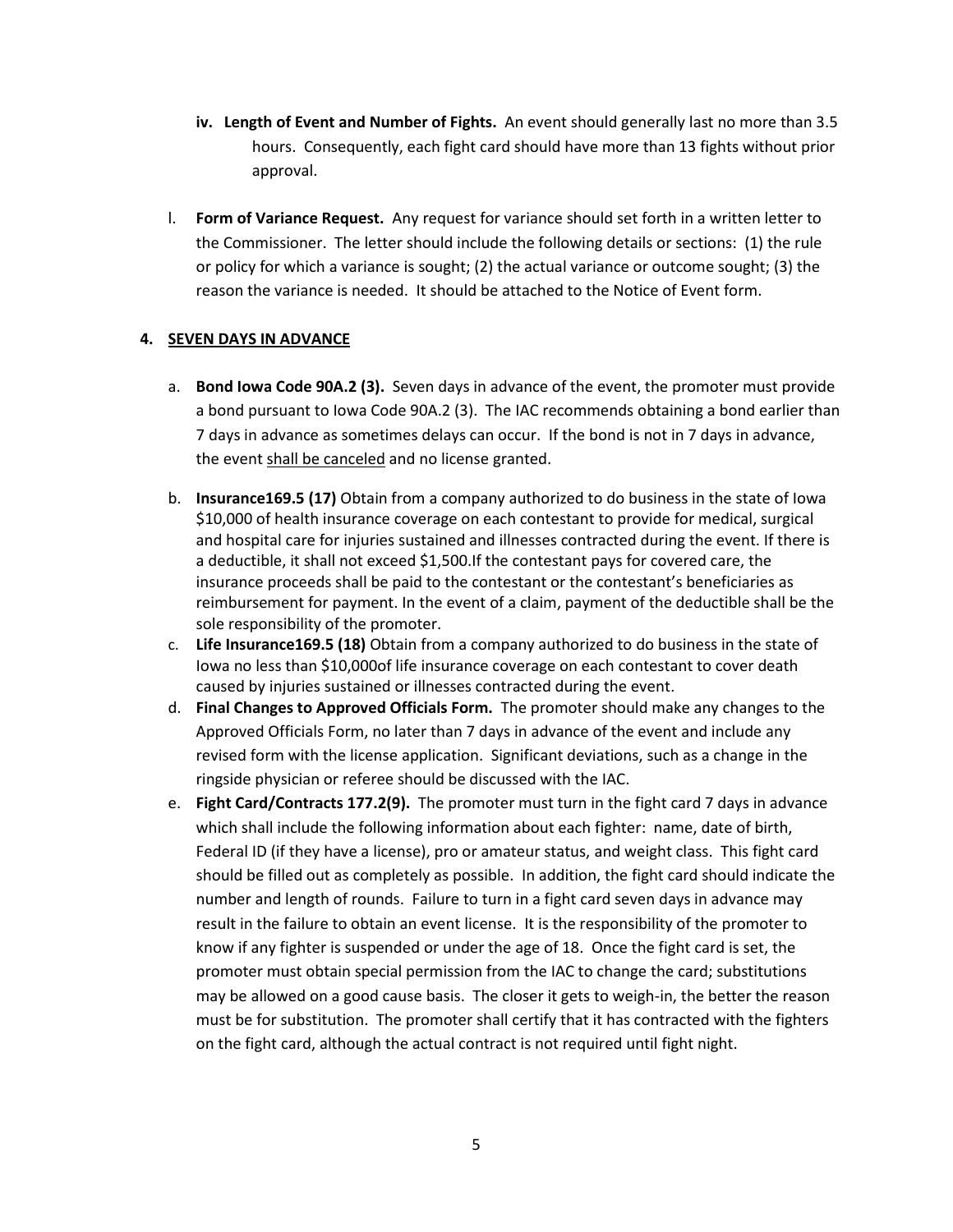- f. **Fair, Competitive Fights 177.2(7).** Only fair, competitive fights shall be sanctioned. Professionals should not be matched against amateurs. The promoter is responsible for checking for fair matches and explaining any matches which may raise questions.
- g. **Proof of Age.** No person under 18 shall compete in any MMA event. All fighters should be prepared to show date of birth identification, such as a driver's license or birth certificate, at the weigh-in or on the night of the event. A promoter who places any underage fighter on a fight card shall be held strictly responsible.
- h. **Registration of Event.** Promoters **shall** register their event with the ABC. Failure to do so shall result in the fights not being sanctioned under the ABC guidelines. This is important in part because Iowa does not currently license fighters. The only way to ensure that all fighters end up in the ABC database is to pre-register the event. It is also the only way for the promoter to ensure that fighters are not suspended. The cost for this is \$100. This is the web site you go to in order to pre-register.

<http://abc.mixedmartialarts.com/?fa=login.RequestCreds>

It is critical that when the promoter enters the matches, they are entered accurately. The promoter shall double-check to ensure that the names are spelled correctly and the correct date of birth is included.

#### **5. WEIGH-IN AND PHYSICAL EXAMINATION (WITHIN 24 HOURS OF EVENT)**

- a. **Weigh-In Rules 177.5(12).** The promoter must designate a Weigh-In Official who is qualified, unbiased and un-conflicted. The official shall record the exact weights of the fighters on the fight card designated by the Commission. This information shall include the fighter's name, weight class, pro or amateur status, as well as the date and time of the weigh-in. Fighters shall be weighed in on the same date and in the presence of one another. Fighters who do not make their contractual weight are in violation of their contract as well as the professionalism standards of the IAC. No fighter can be required to fight an opponent who does not make their contractual weight. There shall not be a weight difference of greater than 20 pounds in any case, except heavyweights. The IAC may choose to conduct the weigh-in at its discretion at the promoter's cost or observe the weigh-in at any time. Fighters who are late for or do not attend the weigh-in may be sanctioned in the discretion of the Commissioner, including being disallowed from fighting.
- b. **Physical Examination 177.5(3).** The physician shall perform a rigorous physical examination and disallow any fighter who is not in excellent health from fighting. The promoter should have copies of the physical form for the physician so that physicals may begin on time. Failure to timely attend the physical pursuant to the contract, may result in sanctions.

#### **6. FIGHTER INFORMATION MEETING**

a. **Fighter Information Meeting.** It is mandatory for the promoter, referees and all fighters and chief seconds to attend the fighter information meeting. The promoter or designee shall take roll call and explain the event procedures and rules. Failure to attend or timely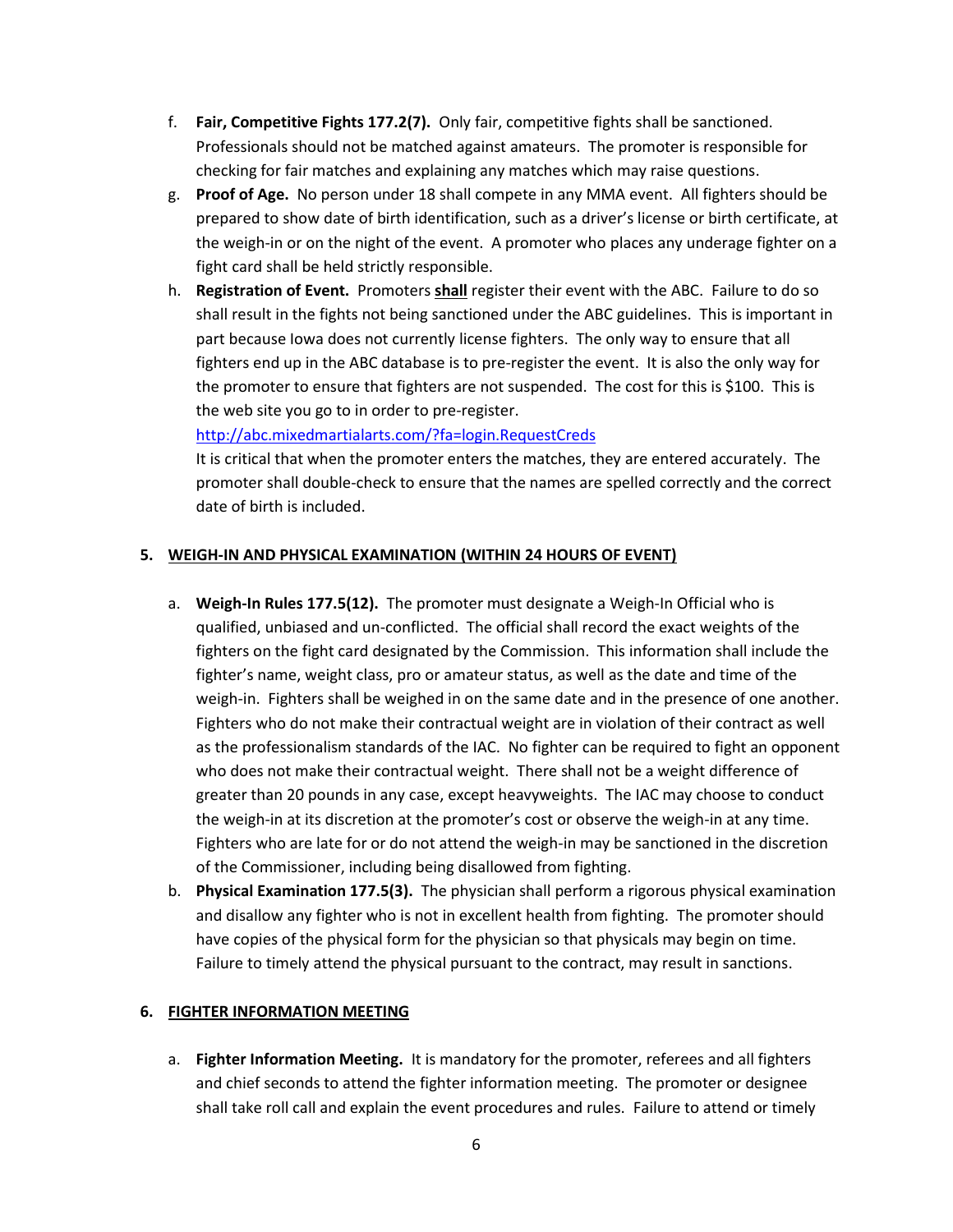attend the fighter information meeting may result in sanctions by the IAC. The promoter must provide a reasonable environment for the fighter meeting. Some venues are not suited for good fighter meetings because they are too noisy or do not have space for such a meeting. It is the promoter's responsibility to plan for this and to ensure a suitable space for the fighter meeting. Venues which have been proven inadequate shall be disallowed.

- b. **Fighter Contracts.** The promoter must use the IAC contract. The promoter must certify that he has contracts with each of the fighters on the fight card seven days in advance. On the night of the event, the promoter must turn over copies of all contracts to the Iowa Athletic Commission. Any and all additional terms of any contract must be attached to the contract or they shall not be enforced. Contracts must be filled out completely for both pros and amateurs. If the fighter or promoter does not comply with the contract, the Commission may take administrative action against either party following investigation. Fighters must certify that they are not suspended in any jurisdiction. The contract includes a listing of the approved officials at the time the contract is signed so all parties know the officials and have an opportunity to voice concerns about any alleged bias.
- c. **Blood Work 169.5(16)** Submit to the ringside physician no later than at the time of the physicals test results showing that each contestant scheduled for the event tested negative for the human immunodeficiency, hepatitis B, and hepatitis C viruses within the one-year period prior to the event. The contestant shall not participate and the physician shall notify the promoter that the contestant is prohibited from participating for medical reasons if any of the following occurs:
	- *a.* The promoter does not produce timely proof of testing;
	- *b.* The test results are positive;

*c.* The laboratory is not properly certified in accordance with the federal Clinical Laboratory Improvement Act;

- *d.* The test was performed more than 12 months prior to the event; or
- *e.* The test results are otherwise deficient.

# **7. EVENT**

- **a. Cage Requirements See 177.3(1).**
- b. **Promoter Provides Gloves 177.2(5).** The promoter is required to supply uniform gloves to the fighters. It is an IAC rule and it is required by ABC. The promoter must ensure that there are enough gloves to avoid delays in the action and set up a gloving procedure to ensure the fighters receive their gloves in a timely fashion.
- c. **Referee Enforces Rules 177.4(2).** The referee must inspect the fighters to ensure that their gloves are signed by the Commission and ensure that they have personal protective equipment and no foreign substances on their body (other than small amounts of Vaseline on their face). Fighters should not put Vaseline on their body until they reach the cage at which time the referee will put it on them or observe their second apply it. See Rule 177.6(1).
- d. **Water Only in Corners.** Liquids other than water shall not be used in the corners once the fight begins.
- e. **Grooming.** Fingernails and toenails must be trimmed. Fighters must be reasonably groomed.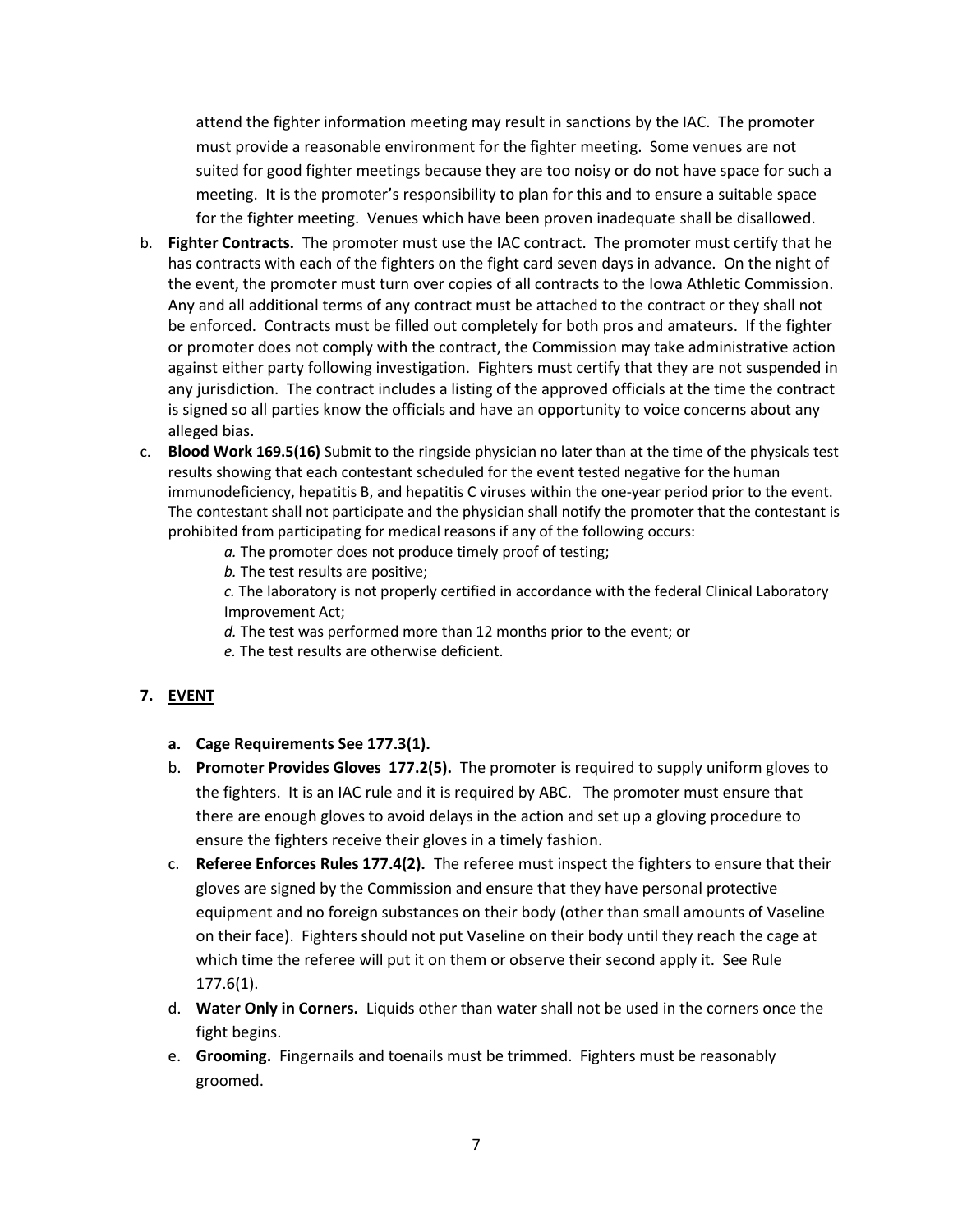- f. **Professional Attire.** Fighters must have personal protective equipment (i.e. cup and mouth piece) and professional attire. No piercings or padding of any kind. Neoprene sleeve are allowed on knees ankles and elbows. Men may not wear shirts of any kind. Swim trunks or other non-professional equipment should be avoided.
- g. **Clean Up 177.2(11).** The promoter shall provide and maintain a container with a solution of ten parts water and one part bleach to clean blood between rounds or fights. The promoter shall designate at least one person other than the referee to be in charge of cleaning.
- h. **Professional Behavior 177.4(10).** Fighters, seconds and officials shall behave in a professional manner or suffer sanctions.
- i. **Locker Rooms.** The promoter is required to provide a suitable "locker room" space for changing and warming up. Only officials, fighters and their corner people are allowed in the locker room area. Families, girlfriends, children and friends are not allowed in order to maintain a professional environment.
- j. **Fouls 177.6(3). See Appendix A.**
- k. **Amateur Rules.** The ABC Amateur rules are: (1) 3 minute rounds, (2) no elbow or forearm strikes, (3) no knee strikes to head, and (4) dropping or slamming opponent to head at *any* time.
- l. **Injury 177.6(7).** If the referee believes a fighter to be injured, the referee should call timeout, stop the fight and summon the physician. If the injury was the result of a foul, the referee shall offer the fighter up to five minutes to recover. Only the referee may stop the fight. The referee, of course, is expected to listen to the advice of the ringside physician.
- m. **Forfeit of Purse.** A fighter who does not perform in good faith may be required to forfeit his/her purse at the discretion of the IAC.

# **8. POST-EVENT**

- a. **Taxes Iowa Code 90A.9.** Five percent of the net receipts must be paid to Commission. The value of complimentary tickets in excess of five percent of the tickets sold shall be included in the gross admission receipts.
- b. **Enter Results on mixedmartialarts.com .** The Commission will confirm results once entered by the promoter.